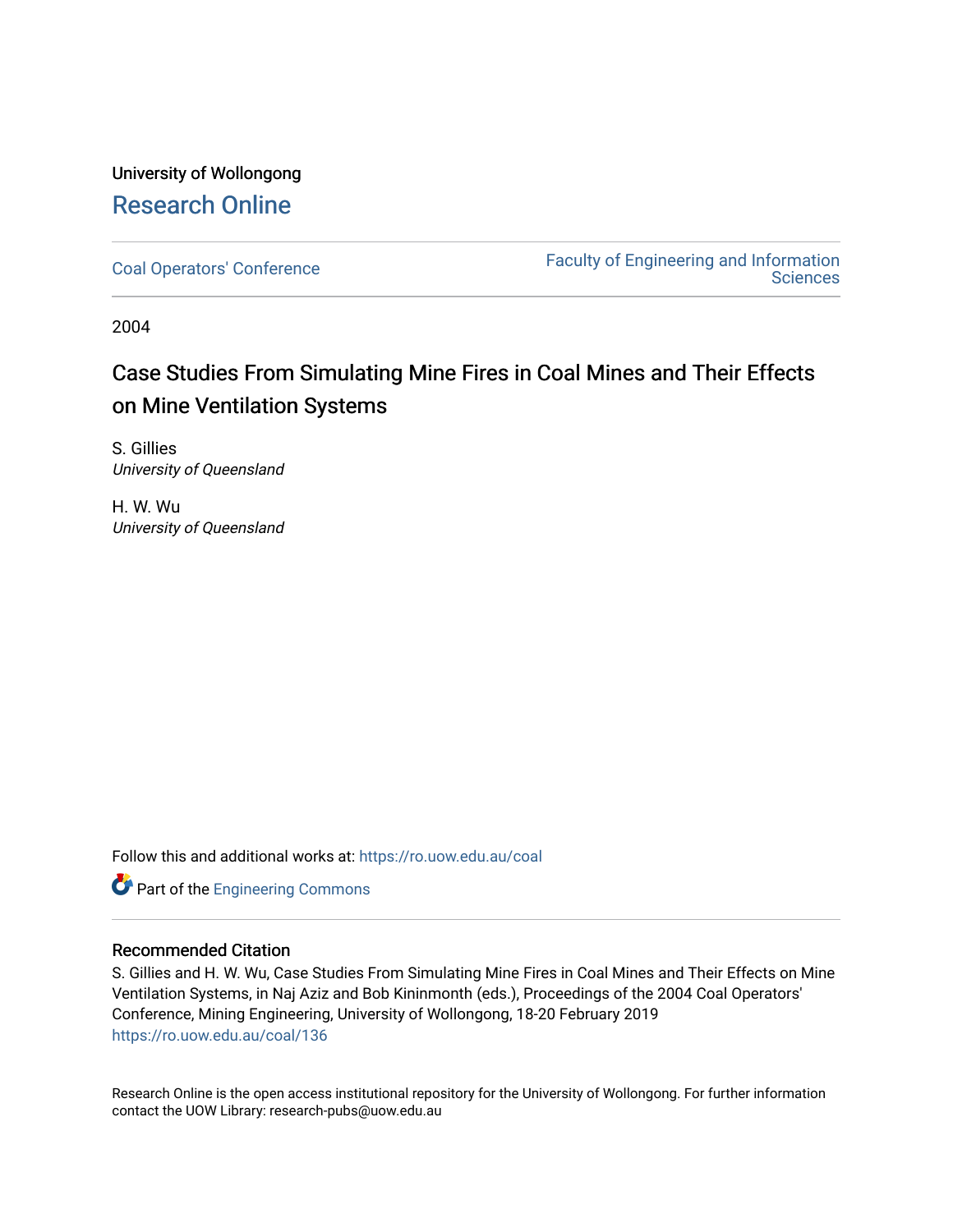# **CASE STUDIES FROM SIMULATING MINE FIRES IN COAL MINES AND THEIR EFFECTS ON MINE VENTILATION SYSTEMS**

# Stewart Gillies  $^1$  and Hsin Wei Wu<sup>2</sup>

*ABSTRACT*: The structure of a comprehensive research project into mine fires applying the Ventgraph mine fire simulation software, preplanning of escape scenarios and general interaction with rescue responses is outlined. The project has ACARP funding and also relies on substantial mining company site support. This is essential and allows the approach to be introduced in the most creditable way. The outcome of the completed project will be that the Australian mining industry is in an improved position in their understanding of mine fires and the use of modern advances to preplan actions to be taken in the event of mine fires and the handling of possible emergency incidents. The essential work program of the project is described and work already undertaken at individual mines discussed as examples. The effort is built around the introduction of fire simulation computer software to the Australian mining industry and the consequent modelling of fire scenarios in selected different mine layouts.

Application of the simulation software package to the changing mine layouts necessitates experience to achieve realistic outcomes. Most large Australian mines of size currently use a ventilation network simulation program. Under the project a small subroutine has been written to transfer the input data from the existing mine ventilation network simulation program to Ventgraph. This has been tested successfully. To understand fire simulation correctly the mine ventilation system must be understood correctly first. The results of the project to date are discussed.

# **INTRODUCTION**

Mine fires remain among the most serious hazards in underground mining. The threat that fire presents depends upon the nature and amount of flammable material, the ventilation system arrangement, the dur ation of the fire, the extent of the spread of combustion products, the gnition location and, very importantly, the time of occurrence. The response to fire by mining personnel will depend upon all of these factors.

There is a lack of knowledge about fire/heat dynamics, some unproven technology in the field of gas sensors and no general agreement on appropriate alarm response systems and measures to be taken in the event of a significant incident. There is a need to couple the detection system with the response system. A research project has been undertaken focused on the application of mine fire and ventilation software packages for contaminate tracing and fire modelling in coal mines and validation of fire modelling software against real mine incidents to reduce the e ffects of fire incidents and possible consequent health and safety hazards.

With the increasing complexity of technological and managerial development of mines, the effects of mine fires must be better understood. Task Group No 4 Report arising out of the Moura No 2 coalmine disaster of August 1994 in Australia made a number of recommendations including that,

"*the capability to model ventilation and the mine environment following an incident should be available at mines* ".

Following these recommendations, sub-committees were formed in 1997 to further progress various findings with Sub-Committee 5 – Incident Management given certain tasks including the question,

 "*that there is a need for a wider appreciation of current knowledge and improved capability of ventilation management at mines for both routine as well as emergency conditions; guidelines for modelling should include*……..

 $\overline{a}$ 

<sup>&</sup>lt;sup>1</sup> Associate Professor (Reader) in Mining Engineering, University of Queensland

<sup>2</sup> Research Fellow in Mining Engineering, University of Queensland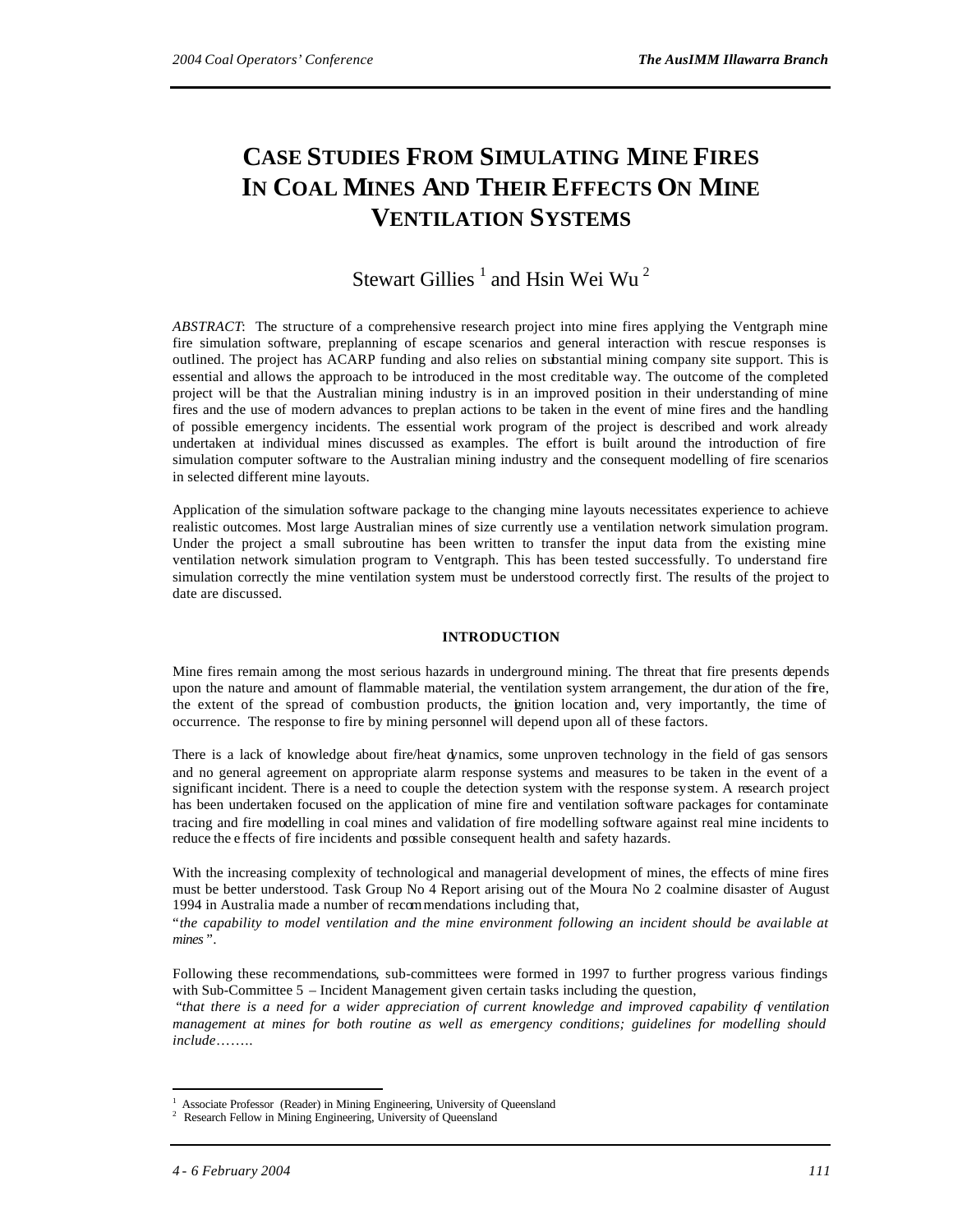- *Computer modeling of post incident mine ventilation and atmosphere to be a required element in mine safety management plans,*
- *Models interface with standard mine planning packages and be kept up-to-date, and*
- *Development of learned ventilation and fire co ntrol responses occur for different incident scenarios and locations, pre-determined for each mine and with plans prepared and personnel trained in appropriate action plans".*

The primary objective of the study has been to implement a program of research into this complex area utilizing the recently upgraded Polish mine fire simulation software, "Ventgraph". There is a need to understand the theory behind the simulation program and to allow use by those already familiar with the main existing mine ventilation analysis computer program"Ventsim" currently popular within the Australian industry. "Ventsim" was not designed to handle fire simulation or in fact compressible flow effects in mine networks but can be used as an aid to incident and emergency management.

When a fire occurs outbye the working section, the immediate safe evacuation of miners should always be the first action during the rescue operation. Usually, the intake entries are dedicated as the primary escapeways from the working section. In many cases, the dedicated escapeways are contaminated with fire by-products from abutting entries (eg, belt entry) due to interconnection or leakage through stoppings. It is important to keep these escapeways unobstructed and free from contamination.

It is difficult to predict the pressure imbalance and leakage created by a mine fire due to the complex interrelationships between the mine ventilation system and a mine fire situation. Depending on the rate and direction of dip of the entries (dip or rise), reversal or recirculation of the airflow can occur because of convection currents (buoyancy effect) and constrictions (throttling effect) caused by the fire. This reversal jeopardizes the functioning of the ventilation system. Stability of the ventilation system is critical for maintaining escapeways free from contamination and therefore available for travel.

Simulation software has the great advantage that underground mine fire scenarios can be analysed and visualized. The "Ventgraph" program is described by Trutwin, Dziurzynski and Tracz (1992). The software provides a dynamic representation of the fire's progress (in real-time) and utilizes a colour-graphic visualization of the spread of combustion products, oxygen and temperature throughout the ventilation system. During the simulation session the user can interact with the ventilation system (eg, hang brattice or check curtains, breach stoppings, introduce inert gases such as those generated by a GAG unit and change fan characteristics). These changes can be simulated quickly allowing for the testing of various fire-control and suppression strategies. Validation studies on "Ventgraph" have been performed using data gathered from a real mine fire as undertaken by Wala, et al (1995).

The simulation program has recently been put in a "Windows" format for ease of use and interrelation with other software and with some ability for transferring mine ventilation planning data from programs such as "Ventsim".

The outcome of the project will be that the Australian mining industry is in an improved position in their understanding of mine fires and the use of modern advances to pre-plan actions to be taken in the advent of mine fires and the handling of possible emergency incidents. The goals of the project are built around the introduction of a modern fire sim ulation computer program "Ventgraph" and the consequent modelling of fire scenarios in a number of different mine layouts.

The project is undertaking simulations of the effects of common fire causes and fire progress rates. It is undertaking further validation of the simulation model through back-modelling of past fires where gas and other relevant data records are available. It is undertaking some simulation testing exercises incorporating the GAG and other inertisation methods. The simulation of safe escape scenarios before or during a fire as part of emergency evacuation is being examined. Some reference is being made to work undertaken by appropriate bodies such as mines' rescue organizations during pre-planning as part of mine rescue and recovery strategies. Preparation of education (teaching) and training materials on the theory of mine fires (interactions between fire and ventilation and conversely, between ventilation and fire and so on), controlling and combating mine fires, development of evacuation management plans (escape ways) is occurring as part of a technology transfer thrust.

An overview on the findings and results of the project to date and an examination of the effects of fires on mine ventilation systems using numerical fire simulation software such as "Ventgraph" is presented. Various case studies based on the modelling of fire scenarios in a number of different mine layouts are discussed.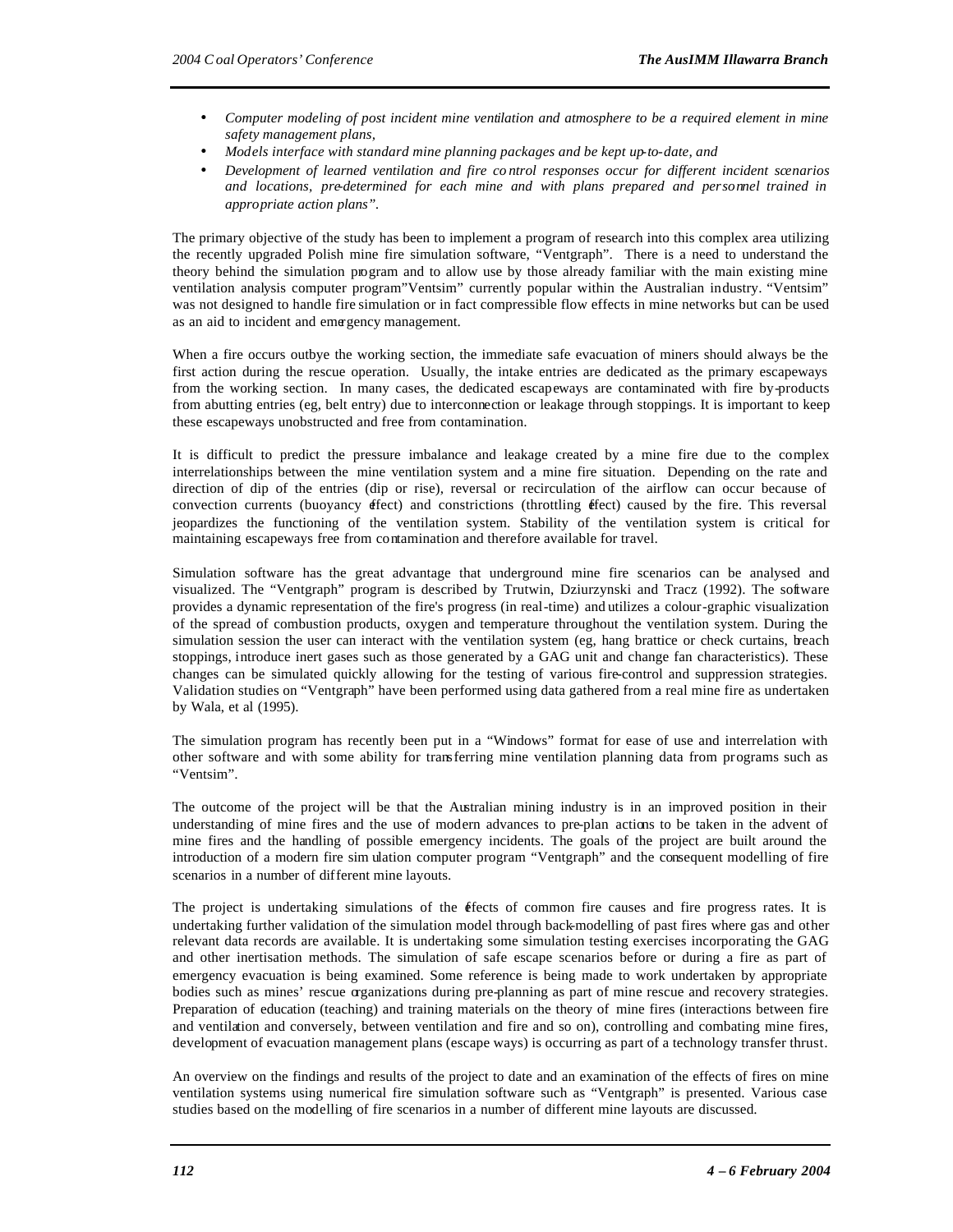# **EFFECTS OF FIRES ON MINE VENTILATION**

An open fire causes a sharp increase in the temper ature of the air. The resulting expansion of the air produces a number of distinct effects. First the expansion attempts to take place in both directions along the airway. The tendency to expand against the prevailing direction produces a reduction in the airflow. Secondly, the expansion in volume increases air velocity downwind from the fire causing additional pressure loss, this is known as the choke or throttle effect. Finally, the decreased density results in the heated air becoming more buoyant and causes local effects as well as changes in the magnitudes of natural ventilating energy.

# **The Choke or Throttling Effect**

This effect results from an increase in volume of air as it passes through the fire. This increase in volume is due to gas expansion as well as the addition of combustion products such as fire gases and evap orated water. As a result the velocity of air downwind from the fire is increasing and additional pressure loss following the square law.

The choke effect is analogous to increasing the resistance of the airway. For the purposes of ventilation network analyses based on a standard value of air density, the raised value of this "pseudo resistance",  $R<sub>b</sub>$  can be estimated in terms of the air temperature as follows (McPherson,1993).

$$
R_t \propto T^2
$$

The value of  $R<sub>p</sub>$  increases with the square of the absolute temperature  $(T)$ . However, it should be **recalled** that this somewhat artificial device is required only to represent the choke effect in an incompressible flow analysis.

Litton et al (1987) have produced an estimate of the increased resistance in terms of the carbon dioxide evolved from a fire. Because the temperature of fumes falls off rapidly downwind of the fire, the chock effect is generally limited to the vicinity of the fire. Thus, the magnitude of the flow constriction (chock or throttle) is likely to be small when compared to the ventilation pressure in the mine ventilation system.

According to the studies undertaken in USA and Japan, reduction of flow and velocity of air due to the choke effect can be in the range of 10 to 25% of the flow before the fire started. Even at this level it can create secondary hazards like accumulation of contaminants, inadequate oxygen content and smoke roll-back.

### **Buoyancy (Natural Draft) Effects**

### *Local or Roll Back effect*

The most immediate effect of heat on the ventilating air stream is a very local one. The reduced density causes the mixture of hot air and products of combustion to rise and flow preferentially along the roof of the airway. The pronounced buoyancy effect causes smoke and hot gases to form a layer along the roof and, in a level or descentional airway, will back up against the direction of airflow as shown in Figure 1.

This phenomenon of roll-back creates considerable difficulties for firefighters upstream from the fire, particularly if the conflagration has become fuel-rich. The roll-back is visually obvious because of the smoke. However, it is likely to contain hidden but high concentrations of carbon monoxide and other toxic or explosive gases. Furthermore, the temperatures of the roll-back may initiate roof fires of any combustible material above the heads of firefighters. The most critical danger is that tidal flames or a local explosion may occur throughout the roll-back, engulfing firefighters in burning gases.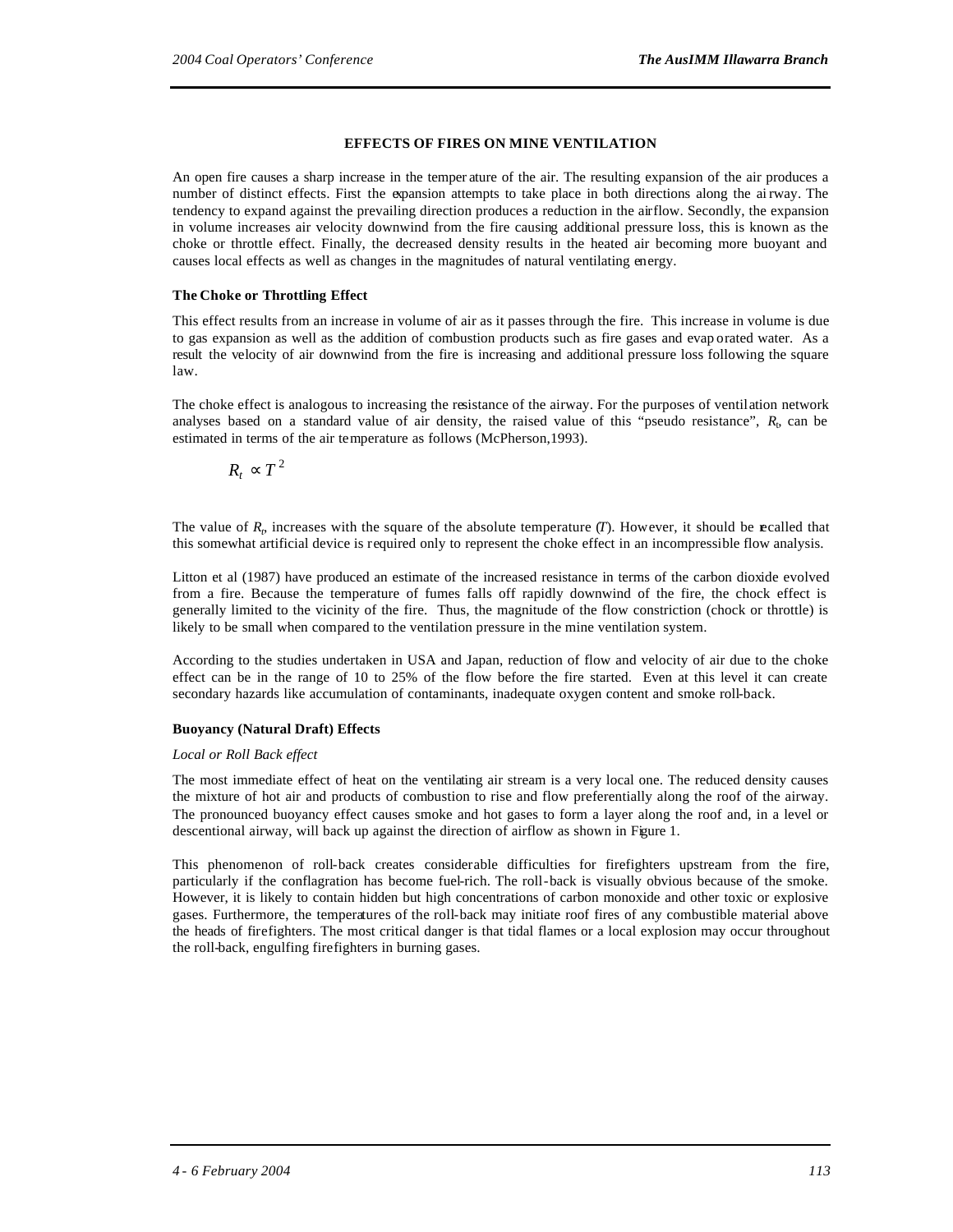

Upwind, the combustion products cool or are mixed into general body of air to travel back to the fire

Hot combustion products stay against roof and move down dip at slower speed than the general body



Smoke will roll-back against low airflows, except in a rising airway. How fast and far smoke rolls back depends on how much lower the air velocity is from the minimum air velocity listed in the following table as suggested by Mitchell (1990).

| Height of Entry | Minimum Air Velocity, (m/s) |         |           |  |
|-----------------|-----------------------------|---------|-----------|--|
| 'm`             | $Dip$ 0%                    | Dip 10% | $Dip$ 20% |  |
|                 | 0.00                        | 1.20    | .50       |  |
|                 | 1.25                        | 1.45    | .80       |  |
|                 | .40                         | 1.68    | 2.10      |  |
|                 | .6 <sup>c</sup>             | .88     | 125       |  |

#### **Table 1 - Minimum air velocity for roll-back occurrences (after Mitchell, 1990)**

One method of reducing roll-back is to increase the airflow in the airway. This, however, will increase the rate of propagation of the fire. A second method is to advance with hurdle cloths covering the lower 60 to 80 per cent of the airway. The increased air velocity at roof level will help to control the rollback and allow firefighters to approach closer to the fire. However, this technique may also cause the roll- back gases to mix with the air and produce an explosive mixture on the forward side of the hurdle cloth. Furthermore, the added resistance of the hurdle cloth might reduce the total airflow to the extent that a fuel-rich situation is promoted. The behaviour of open fires is very sensitive to modifications to the airflow. Hence, any such changes should be made slowly, in small increments, and the effects observed carefully.

A third method of combating roll-back is to direct fog sprays towards the roof. In addition to wetting roof material and cooling smoke laden air, the air induction effects of the sprays will assist in promoting airflow in the correct direction at roof level. However, it should be noted that sprays would cool the rock surface and possible cause spalling.

### *Whole mine Natural Ventilation Pressure effects*

A more widespread effect of reductions in air de nsity is the influence felt in shafts or inclined airways. The conversion of heat into mechanical energy in the ventilation system is called the buoyancy (natural draft, natural ventilating pressure or chimney) effect. Such a conversion under steady state conditions requires cyclic processes that are provided by every loop of the ventilation network.

The effect is most pronounced when the fire itself is in a shaft or inclined airway and promoting airflow if the ventilation is ascentional and opposing the flow in descentional airways. Indeed, in the latter case, the airflow may be reversed and can result in uncontrolled recirculation of toxic atmospheres.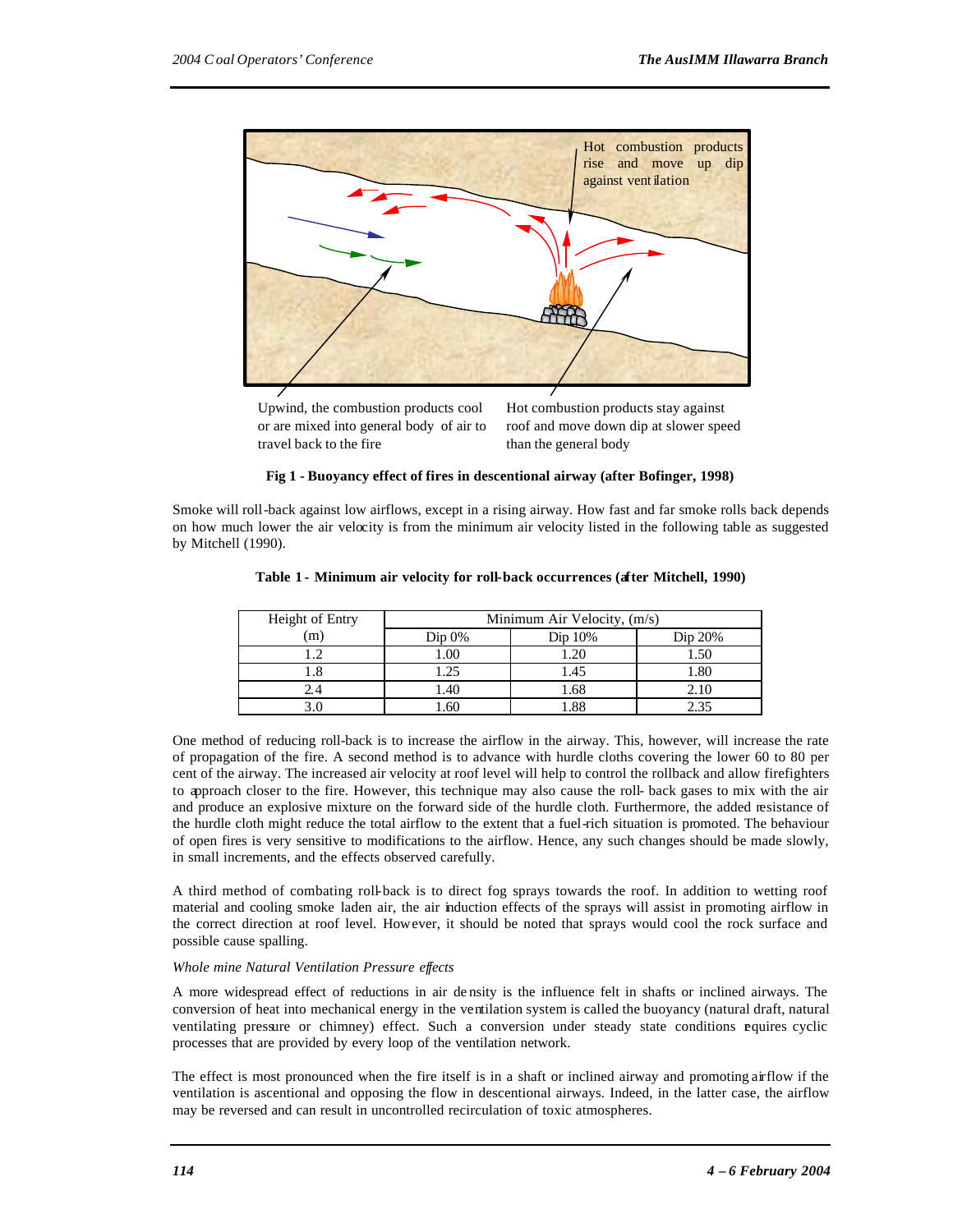Natural ventilating pressure always exist in a mine and its magnitude mostly depends on the mine's depth and difference between the temperatures of the air in downcast and upcast shafts. In the case of fire, this effect is magnified due to high temperatures leading to unpredictable changes in the airflow distribution.

If the air temperatures can be estimated for paths downstream of the fire then it is possible to determine the modified natural ventilating pressures. Those temperatures vary with respect to size and intensity of the fire, distance from the fire, time, leakage of cool air into the airways affected and heat transfer characteristics between the air and the surrounding strata.

At any given time, air temperatures tend to fall exponentially with respect to distance downstream from a fire. Climatic simulation models may also be employed to track the time transient behavior of air temperatures downstream from a fire, however; in that case, two matters should be checked. One is that the limits of application of the program may be exceeded for the high temperatures that are involved. Secondly, the transient heat flux between the air and strata will be much quicker than for normal climatic variations. Hence, the virgin rock temperature (VRT) in the simulation input should be replaced by a "surrounding rock temperature" (SRT), this being an estimate of the mean temperature of the immediate envelope of rock around the airway before the fire occurs.

Having determined air temperatures in all paths downstream from the fire, the revised natural ventilation pressures for the mine can be determined. These may then be utilized in network analysis exe rcises to predict the changes in flow and direction that will be caused by a fire of given output. A number of fire simulation packages have been developed to allow numerical modelling of mine fires (e.g. Greuer, 1984; Greuer, 1988; Dziurzynski et al, 1988; Deliac et al, 1985; Stefanov et al, 1984).

# **Case Studies of Australian Longwall Development Panels**

One of the major goals of the study is to examine the effects of fires on mine ventilation systems. To demonstrate how the choke or throttling and buoyancy effects influence mine ventilation systems, fire scenarios were simulated for several case studies based on a typical Australian two entries longwall development panel with various panel configurations.

Panel configurations varied in the case studies including development panel length of 1.5 km or 3 km with panel dipping angles of plus and minus 5 degrees and 10 degrees. To generate a uniform ventilation airflow of 22.8  $m<sup>3</sup>/s$  through the panel at the working face, a differential pressure equal to 70 Pa was introduced across the stopping at the first cut-through between intake and return entries for the 1.5 km panel length cases studied and a differential pressure of 235 Pa was used for the 3 km panel cases studied.

Figure 2 shows typical two–entry longwall development panel ventilation systems with various panel lengths of 1.5 and 3 km. The fresh air reaches the face though one entry and exhausts from the face through the other, which is the belt entry. The fresh air entry is isolated from the return entry by a series of short life stoppings.

Table 2 shows a summary of the simulation results with diesel fires set in the middle of the development panel for each case study at either intake or return airways. The fire has a 5m fire zone length, a fire intensity of 10 and a time constant of 120 seconds. This is assumed that the fire is spreading (building-up) with a given time constant to reach the given visible fire area and with an intensity of fire i.e., the amount of fuel burning during the fire in the scale of 1 to 10. There were two cases under which the face airflow almost reversed.

When the diesel fire is set in the middle of the return airway at nodal points 24-25 in the 1.5 km longwall development panel mining on a10% incline upward. The buoyancy effect of the fire acted against the fan pressure but was not enough to ove rtake the fan pressure to reverse the airflow. As the airflow reduced, the oxygen supplied to the fire is decreased. This caused a significant reduction of the magnitude of the fire thus the buoyancy effect of the fire wor king against the fan pressure is then reduced. All this means is that now there is more air available to the fire so the fire starts to grow again. This can be observed in the fire simulation output graphic and is illustrated in Figure 3 showing the heat production of the fire during simulation. It can be noted from the figure that the fire causes a sharp reduction in the airflow entering the development panel. In the case of a mine with high seam methane levels this will lead to higher gas levels in the mine air.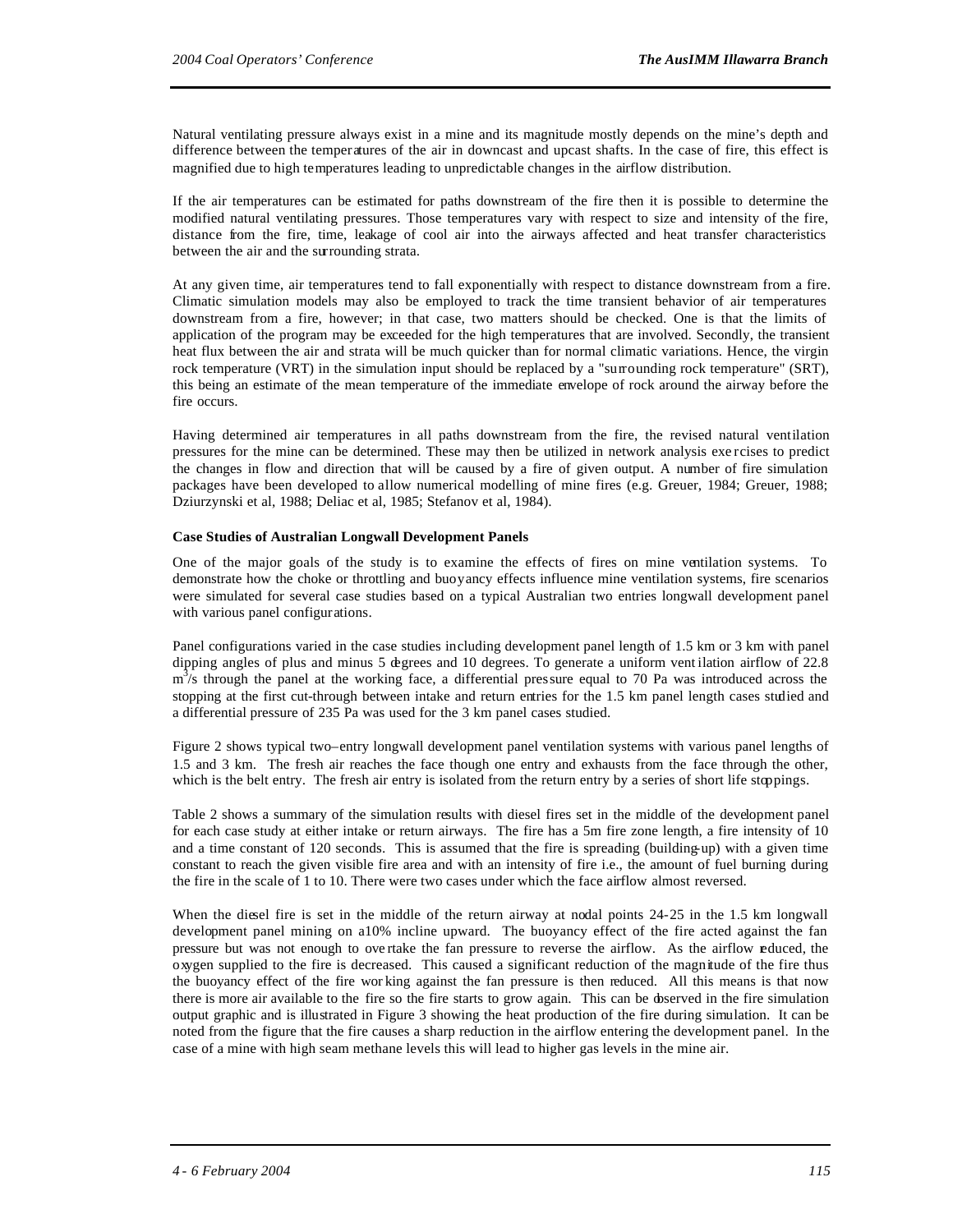

**Fig 2 - Two-Entry Longwall Development Panels**

| Panel                                          | Panel |             |      | Face $\overline{Q}$ m <sup>3</sup> /s | Air Reversal   |  |
|------------------------------------------------|-------|-------------|------|---------------------------------------|----------------|--|
| Length                                         |       | Inclination |      | Final                                 |                |  |
| Fire at return airways (branch 24-25 or 45-46) |       |             |      |                                       |                |  |
| 1.5km                                          | 5%    | Up          | 22.8 | 16.1                                  | N <sub>0</sub> |  |
| 1.5km                                          | 5%    | Down        | 22.8 | 25.7                                  | N <sub>o</sub> |  |
| 1.5km                                          | 10%   | Up          | 22.8 | 1.3                                   | Almost         |  |
| 1.5km                                          | 10%   | Down        | 22.8 | 30.2                                  | N <sub>0</sub> |  |
| 3.0km                                          | 5%    | Up          | 22.8 | 21.3                                  | N <sub>o</sub> |  |
| 3.0 <sub>km</sub>                              | 5%    | Down        | 22.8 | 24.4                                  | N <sub>o</sub> |  |
| 3.0km                                          | 10%   | Up          | 22.8 | 20.1                                  | N <sub>o</sub> |  |
| 3.0km                                          | 10%   | Down        | 22.8 | 24.5                                  | $\rm No$       |  |
| Fire at intake airways (branch 8-9 or 14-15)   |       |             |      |                                       |                |  |
| 1.5km                                          | 5%    | Up          | 22.8 | 26.7                                  | N <sub>0</sub> |  |
| 1.5km                                          | 5%    | Down        | 22.8 | 16.2                                  | N <sub>o</sub> |  |
| 1.5km                                          | 10%   | Up          | 22.8 | 29.3                                  | N <sub>o</sub> |  |
| 1.5km                                          | 10%   | Down        | 22.8 | $1 - 1.3$                             | Almost         |  |
| 3.0 <sub>km</sub>                              | 5%    | Up          | 22.8 | 24.3                                  | No             |  |
| 3.0km                                          | 5%    | Down        | 22.8 | 21.4                                  | N <sub>o</sub> |  |
| 3.0km                                          | 10%   | Up          | 22.8 | 25.7                                  | N <sub>o</sub> |  |
| 3.0 <sub>km</sub>                              | 10%   | Down        | 22.8 | 19.4                                  | No             |  |

**Table 2 - Summary of simulation results for 5m -fire zone**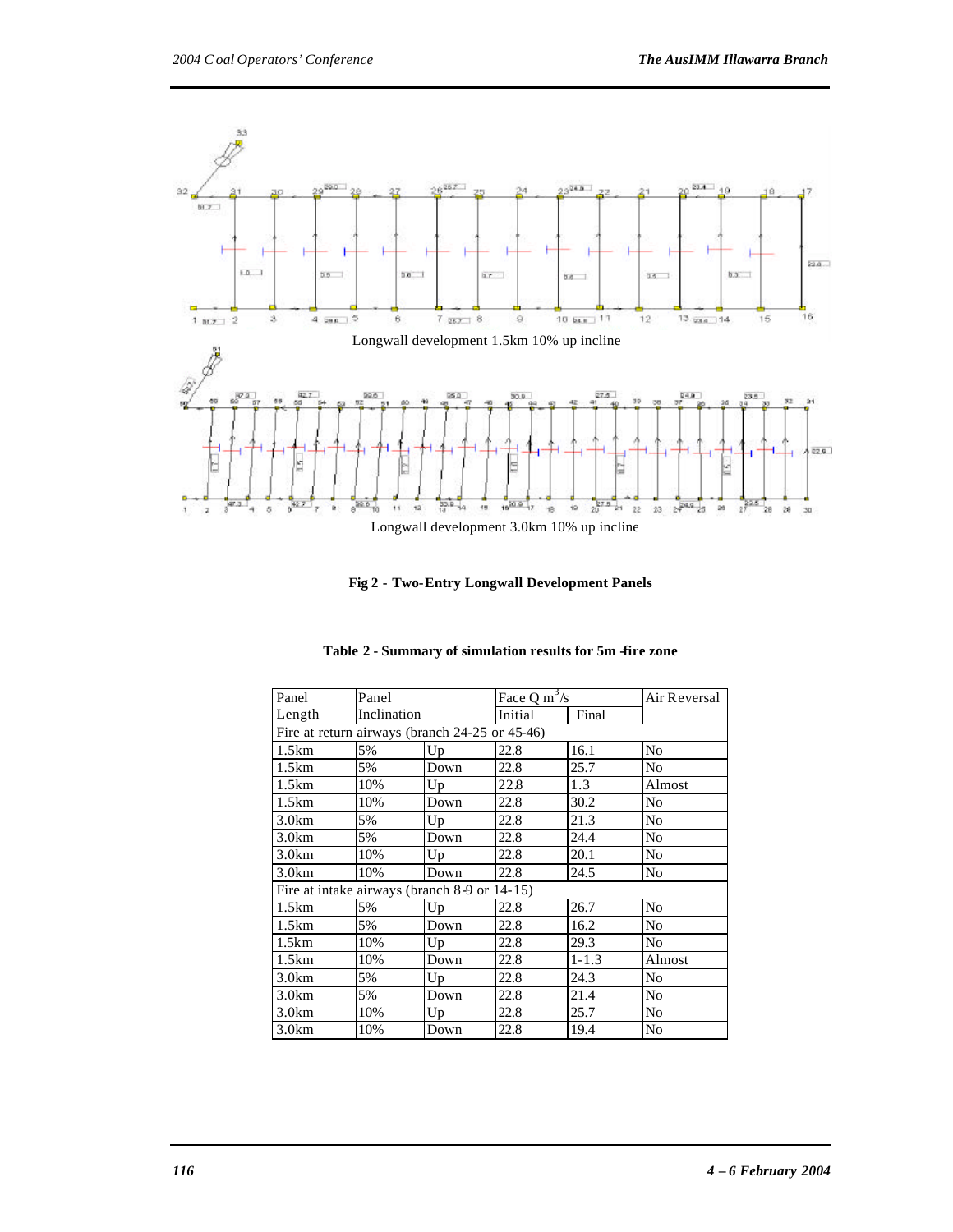

# **Fig 3 - Smoke progressions and heat production during simulation for 5m long fire zone in return roadway.**

When the fire was in the intake airway at nodal points 8-9 in the 1.5 km longwall development panel mining at a 10% decline down. Again, the buoyancy effect of the fire acting against the fan pressure was not enough to overtaken the fan pressure to reverse the airflow. The airflow at the faces in both cases was drastically reduced to approx.  $1-1.3$  m<sup>3</sup>/s.

The simulations were re-run for these cases with a 10m fire zone length instead of 5m and a summary of results is shown in Table 3. Airflow reversals at the face were observed in the 10% incline case with fire in return airway and also with 10% decline with fire in the intake airway. Figure 4 shows how the smoke progressed and the amount of heat produced during different stages of the fire simulated in the 10% incline case with fire in return air. It is noted that a reduction in heat production from the fire was observed before the airflow reversal occurred. As the products of fire are forced past or over the fire at the moment when airflow reversal occurs, the amount of oxygen avai lable to the fire is drastically d ecreased.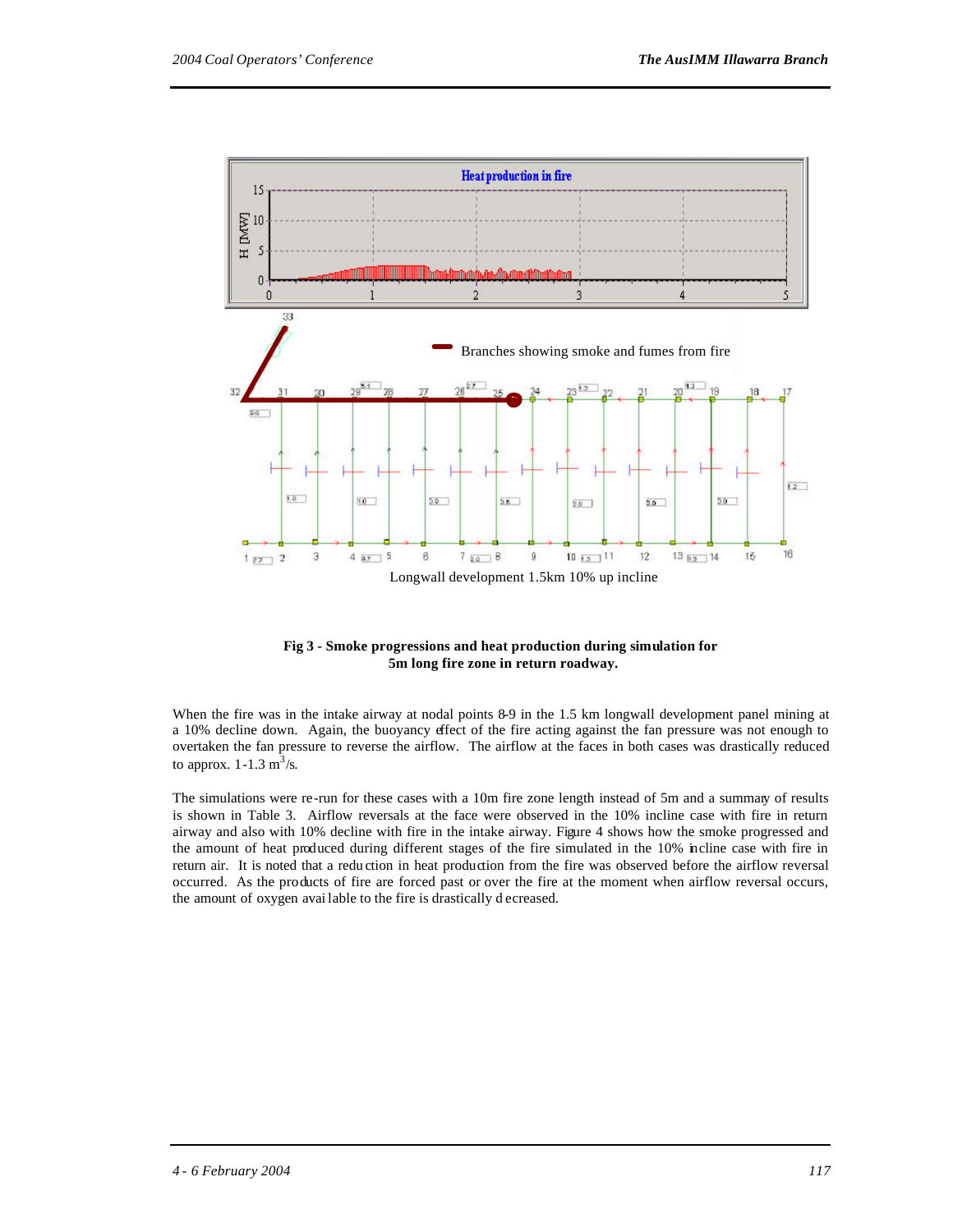| Panel                                             | Panel       |      | Face Q $m^3/s$ |              | Air R eversal  |  |
|---------------------------------------------------|-------------|------|----------------|--------------|----------------|--|
| Length                                            | Inclination |      | Initial        | Final        |                |  |
| Fire at return airways (branch 24-25 or 45-46)    |             |      |                |              |                |  |
| 1.5km                                             | 5%          | Up   | 22.8           | 4.1          | N <sub>0</sub> |  |
| 1.5km                                             | 5%          | Down | 22.8           | 29.0         | N <sub>o</sub> |  |
| 1.5km                                             | 10%         | Up   | 22.8           | $16.8*$      | Yes            |  |
| 1.5km                                             | 10%         | Down | 22.8           | 33.4         | N <sub>0</sub> |  |
| 3.0km                                             | 5%          | Up   | 22.8           | 20.9         | N <sub>0</sub> |  |
| 3.0km                                             | 5%          | Down | 22.8           | 24.6         | N <sub>0</sub> |  |
| 3.0km                                             | 10%         | Up   | 22.8           | 18.4         | N <sub>0</sub> |  |
| 3.0km                                             | 10%         | Down | 22.8           | 26.2         | N <sub>0</sub> |  |
| Fire at intake airways (branch $8-9$ or $14-15$ ) |             |      |                |              |                |  |
| 1.5km                                             | 5%          | Up   | 22.8           | 28.1         | N <sub>0</sub> |  |
| 1.5km                                             | 5%          | Down | 22.8           | 3.5          | N <sub>0</sub> |  |
| 1.5km                                             | 10%         | Up   | 22.8           | 36.6         | N <sub>0</sub> |  |
| 1.5km                                             | 10%         | Down | 22.8           | $1.5 - 4.5*$ | Yes            |  |
| 3.0km                                             | 5%          | Up   | 22.8           | 24.9         | N <sub>0</sub> |  |
| 3.0km                                             | 5%          | Down | 22.8           | 20.6         | N <sub>0</sub> |  |
| 3.0km                                             | 10%         | Up   | 22.8           | 27.4         | N <sub>0</sub> |  |
| 3.0km                                             | 10%         | Down | 22.8           | 16.0         | N <sub>0</sub> |  |

**Table 3 - Summary of simulation results for 10m-fire zone**

*\* Air flows in opposite direction to initial flow direction.* 



**Fig 4 - Smoke reversal and heat reduction observed during simulation for 10m long fire zone in return roadway**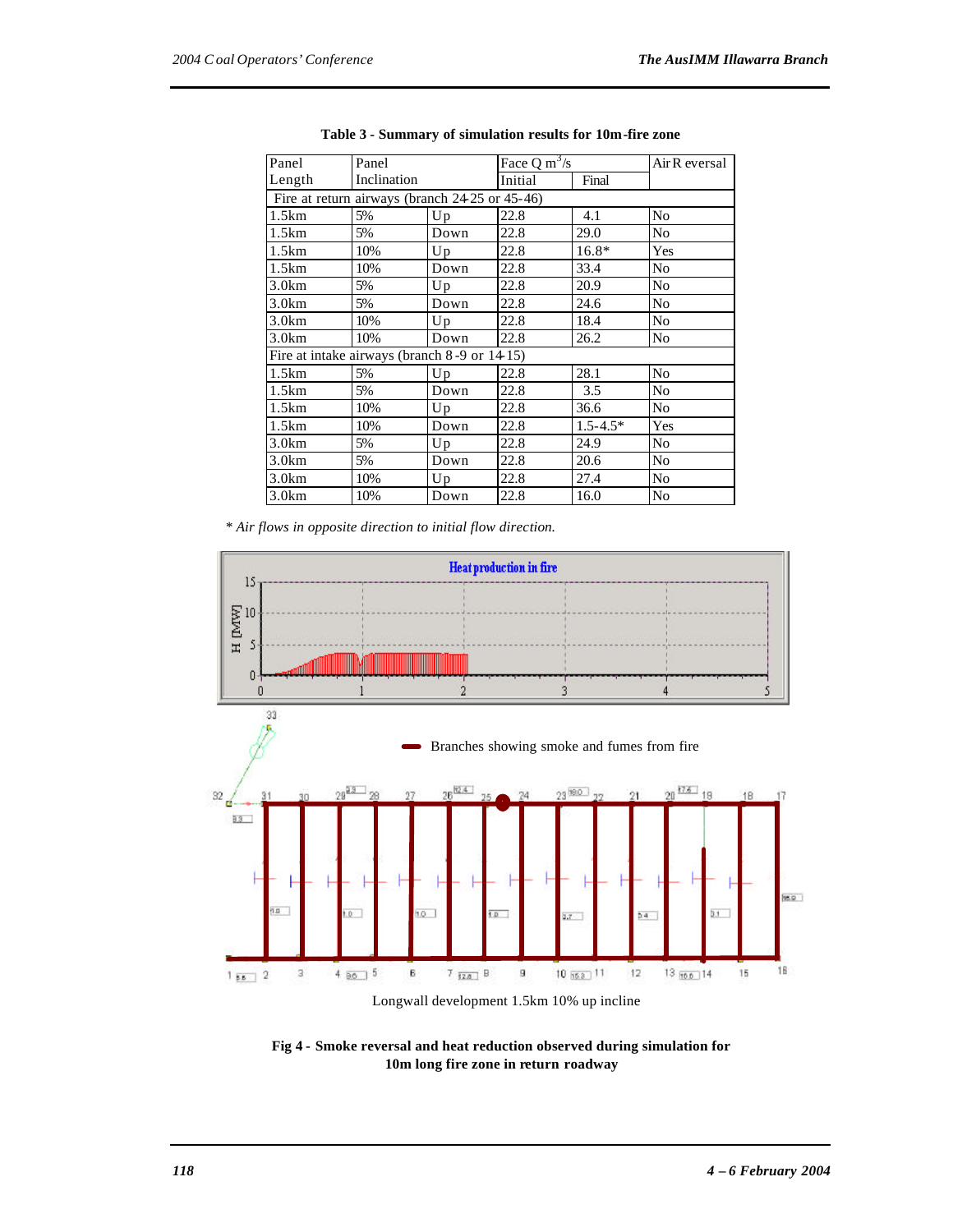# **MODELING OF FIRES**

One of the immediate questions about fire simulation is the magnitude of the fire and how the fire can be modeled in the simulator. In the simulator, various fires can to be modeled through combinations of the types of fuels, the length of fire zone (surface area) and intensity. It is necessary to investigate the effects of the length of fire zone and fire intensity on the mine ventilation system. Validation exercises were undertaken to establish how location, type and intensity of fires could be established and modeled.

As for the intensity of diesel fuel fire according to Dziurzynski<sup> $1$ </sup>, some empirical work had been undertaken to establish the amount of heat produced by various types of fuels. For example, 20 litres of diesel fuel was burned in a pool of a surface of 1.72 m<sup>2</sup>. This amount of diesel fuel burned for 17 minutes in an air velocity of 1.5 m/s. With a calorific value of 34 MJ per litre for diesel fuel, a total of 680 MJ of energy was produced. With a burning time of 17 minutes, this means that the heat production averaged at 0.67MW (680MJ/1,020) seconds).

It is understood that with a larger surface area the fire would burn faster and with a larger amount of the fuel available, the fire would burn longer. For example, if 1,000 litres of diesel is available for the same surface areas, the fire will last 850 minutes with a constant burn rate of 0.02 l/s and heat output of 0.67 MW instead of 17 minutes for 20 litres fuel with the same burn rate and heat output. Similarly, if the fuel is spread over a larger surface area say 10m<sup>2</sup> then it will burn at a fast rate providing that there is an abundant oxygen supply. In this case, the fire will only last for 146 minutes but with a much faster burning rate (0.114 l/s) and a higher heat output (3.88 MW) from the fire. Table 4 shows a summary of calculated heat productions for various combinations of surface areas and amount of fuels available.

According to Yung<sup>2</sup>, approximately 1 m<sup>3</sup>/s of air is required for every 1 MW of heat produced from a fire, if the fire is not to be air/oxygen starved. Based on this, it is possible to calculate the minimum amount of air required to sustain a fire without oxy gen deficiency. The minimum air quantity is also calculated and included in Table 4.

| Fuel<br>$\left( 1\right)$ | Area<br>$\rm (m^2)$ | Burn time<br>(min) | (s)   | Rate<br>(1/s) | <b>Heat Output</b><br>(MW) | (MW/hr) | $\overline{m}^3$ /s |
|---------------------------|---------------------|--------------------|-------|---------------|----------------------------|---------|---------------------|
| 20                        | 1.72                | 17                 | 1020  | 0.020         | 0.67                       | 0.19    | 0.67                |
| 1000                      | 1.72                | 850                | 51000 | 0.020         | 0.67                       | 9.44    | 0.67                |
| 1000                      | 10                  | 146                | 8772  | 0.114         | 3.88                       | 9.44    | 3.88                |
| 458                       | 25                  | 27                 | 1607  | 0.285         | 9.69                       | 4.33    | 9.69                |
| 818                       | 50                  | 24                 | 1435  | 0.570         | 19.38                      | 7.73    | 19.38               |
| 1020                      | 100                 | 15                 | 877   | 1.140         | 38.76                      | 9.63    | 38.76               |

### **Table 4 - Prediction of heat outputs from various fires**

Several simulation exercises were carried out to examine the relationship between the length of fire zone and the heat production predicted by the sim ulator. For each of the exercises, a diesel fire was used with an intensity of nominal value 10. Three lengths of fire zone were tested namely, 25m, 50m and 100m. The fires were set in a horizontal airway with about 25  $m^3/s$  of air initially. The fires were simulated for about 160 minutes to let the fires became stable. Areas under the heat production charts were measured and average heat outputs for the first one-hour period and the whole period were obtained. Based on heat production predicted by the simulator, it is possible to calculate the amount of fuel burned during the exercises, these are shown in Table 5.

The values for amount of fuel burned and averaged heat production in the fire for the first hour as shown in Table 5, compare well with the values calculated in Table 4. Therefore, it should be possible to model the magnitude of various fires by varying the length of fire zone.

 $\overline{a}$ 

<sup>1</sup> Personal Communication D. Ziurzynski 2003

<sup>2</sup> Personal Communication Yung D. 2003 CSIRO North Ryde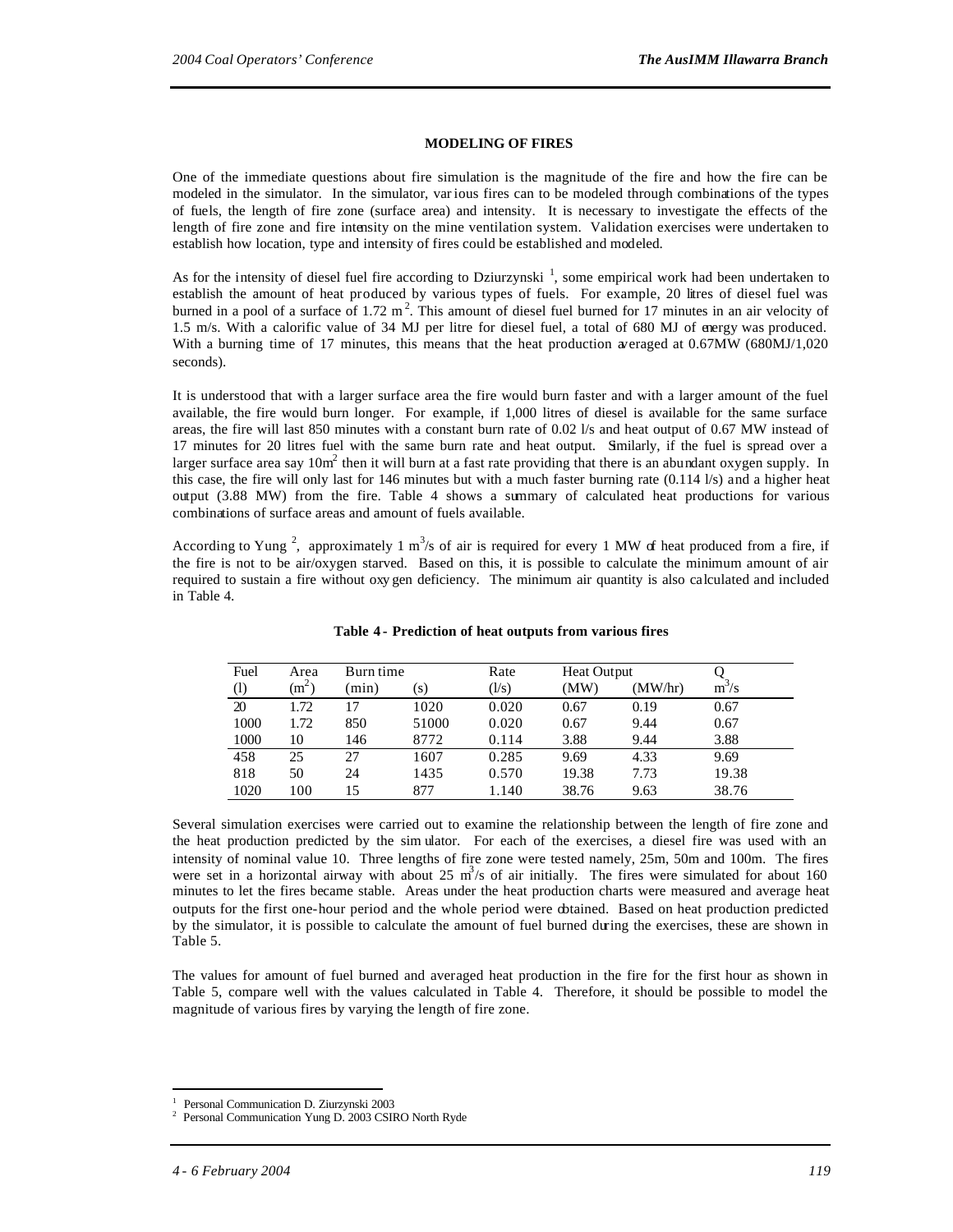| Length | <b>Average Heat Output</b> |        | <b>Fuel Burned</b> |
|--------|----------------------------|--------|--------------------|
|        | Whole                      | 1st hr |                    |
| (m)    | `MW)                       | (MW)   |                    |
| 25     | 5.26                       | 4.32   | 458                |
| 50     | 8.86                       | 7.73   | 818                |
| 100    | 897                        | 9.64   | 1020               |

### **Table 5 - Prediction of heat production and fuel burnt**

# **LONGWALL VENTILATION CASE STUDIES**

### **Typical Aspects of Australian Longwall Mining**

An example of the lay out of an Australian longwall mine is shown in Figure 5. In terms of ventilation nomenclature intake roadways are shown as solid, single arrow roadways whereas return roadways are shown as dashed, double arrow roadways. In this case a raisebore exists behind the current goaf and is shown as a circle with an intake roadway connecting to the longwall face roadway (Mayes and Gillies, 2002). Australian longwalls at present normally use twin headings for development and have typically between five and seven Mains roadways. In longwall development, A Heading (as shown in Figure 5) is an intake roadway with B Heading the return roadway through which the panel conveyor runs.

In the Mains, B, C, and D Headings are typically intake with flanking return roadways, A and E Headings. When all longwalls are being extracted on one side of the Mains only, D and E Headings may be used as return roadways with A, B and C Headings as intake roadways. The conveyor runs in the intake headings, typically in C Heading. In Queensland this roadway is segregated from either one or both of the other intake roadways.



**Fig 5 - Typical Layout of Australian Longwall Mining (After Mayes and Gillies, 2002)**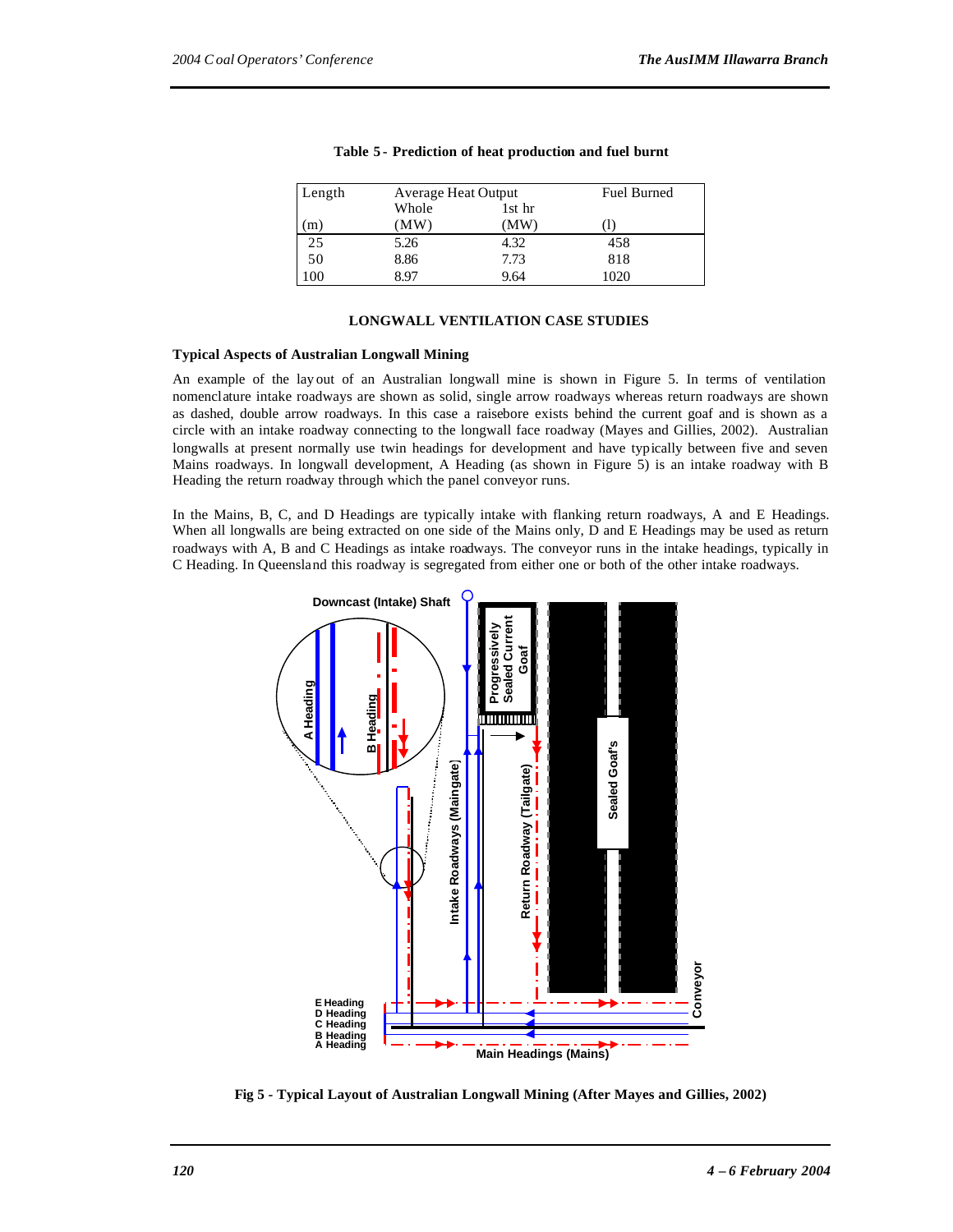### **Mine Ventilation Circuits and Diagonal Connections**

Ventilation systems in an operating mine generally consists of an arrangement of multiple, interconnected airway. In most of the cases, airways are interconnected by cutthroughs. In this case cutthrough can be termed a "diagonal" airway and the mine ventilation network is much more complicated than the usual parallel and/or series network.

The airflow through the diagonal connection can be unstable, and its direction depends on the resistances of the branches interconnected with it. Diagonal connections almost always exist in a mine vent ilation network; however, good planning can decrease the total number of these branches. Usually it is not possible to eliminate all of them, but it is important to recognize the instability problems associated with their existence and to pay attention to their e ffect on the mine ventilation network.

The stability of the airflow through the diagonal connection is related to the resistance of the airways interconnected with the diagonal branch which is well known as the basic Wheatstone Bridge balance conditions for electrical circuits as shown in Figure 6. These relationships are as follows:

a) No flow in the diagonal branch

$$
\frac{R_1}{R_2} = \frac{R_3}{R_4}
$$

b) Flow from A to B in the diagonal branch

$$
\frac{R_1}{R_2} < \frac{R_3}{R_4}
$$

c) Flow from B to A in the diagonal branch



**Fig 6 - Ventilation network circuit - Wheatstone bridge**

A typical situation where a diagonal connection exists in Australian coal mines is shown in the following diagram. The diagonal connection is established when the next longwall block face road holes through to the existing longwall panel.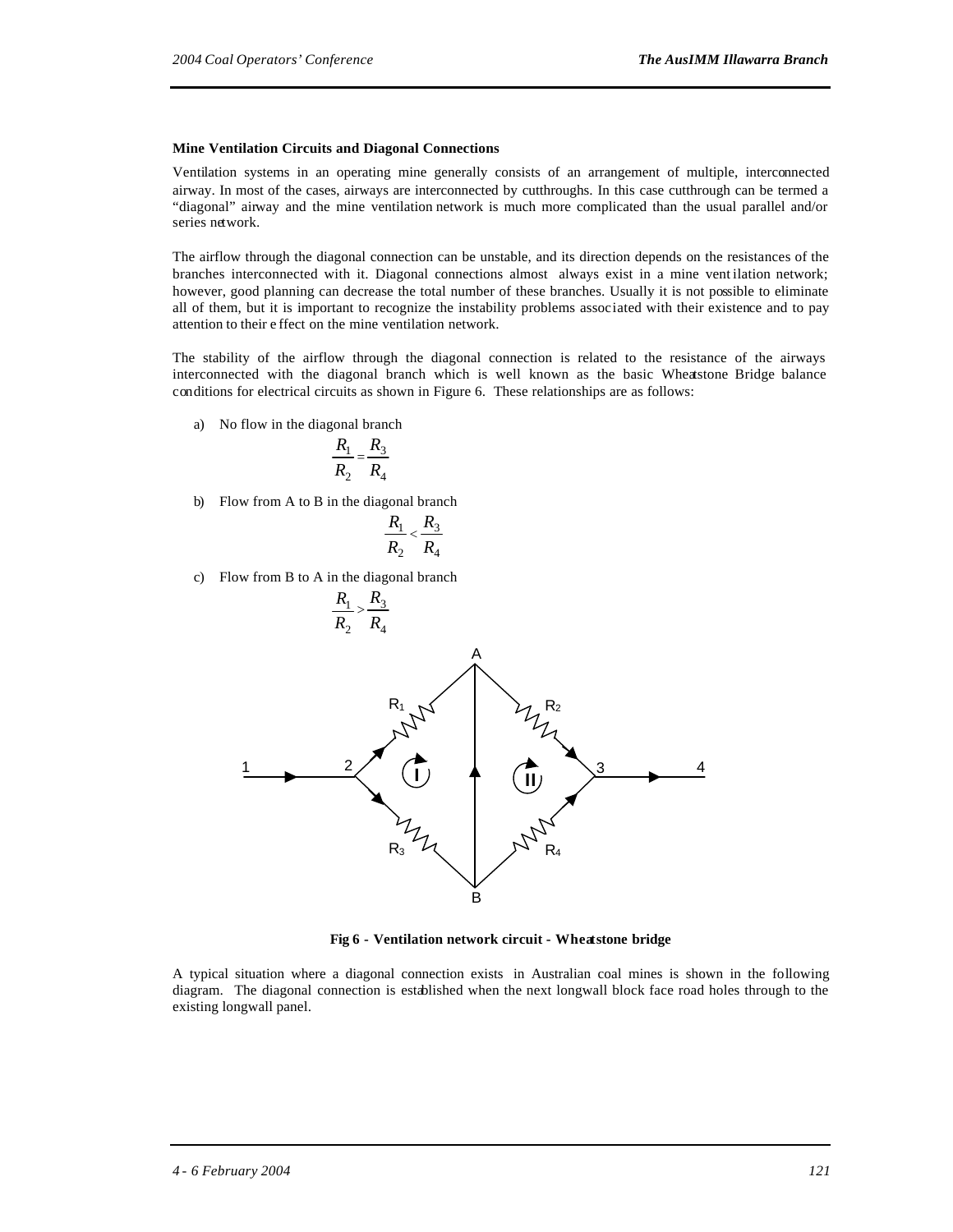

**Fig 7 - A typical diagonal connection in Australian coal mine**

Case studies were undertaken to simulate the effects of fires on the simplified ventilation circuits before and after the next longwall face road holed through and created an airflow connection to the current longwall circuit. Figure 8 shows how the smoke progresses compared to Figure 7 if a diesel fire with a 30m length of fire zone, a fire intensity of 10 and a time constant of 120 seconds is started 50m outby of the current longwall face. In this case, the fire affects only the current longwall face.

Once the next longwall block face road holes through, an airflow ventilation connection is established. In this case, 2.2  $m<sup>3</sup>/s$  of air flows from next longwall block to the current longwall panel when the same fire is set at the same location for this case. It was found the fire will affect both current longwall and the next longwall development blocks, after the diagonal connection is established, as fire causes the reversal of airflow through the diagonal connection as shown in Figure 9 when compared to Figure 7. The fire here generates a net buoyancy effect on the airflow in the current longwall maingate. This causes an increased air pressure, which causes air to flow in reverse into the next longwall faceline.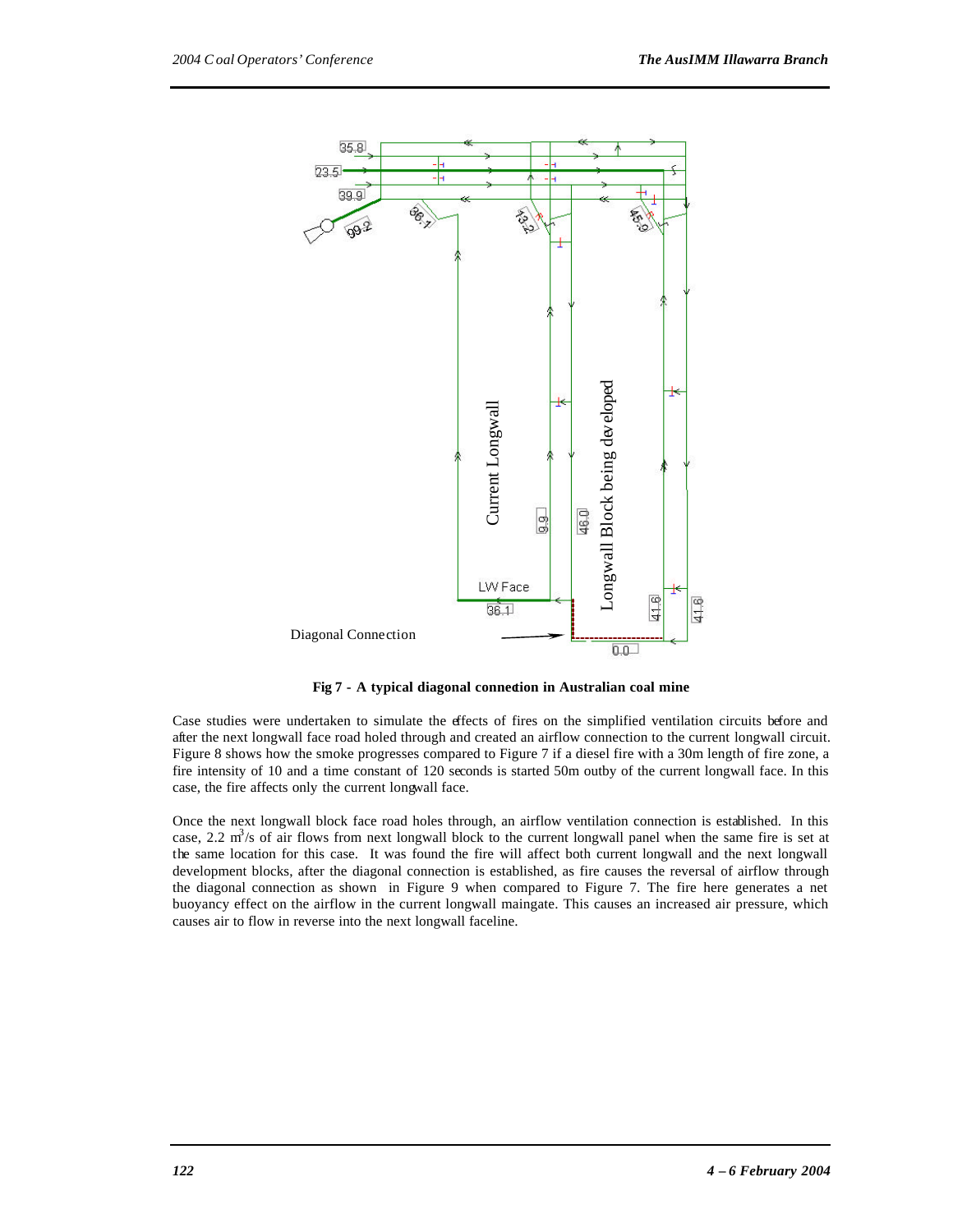

**Fig 8 - Smoke progression without diagonal connection**

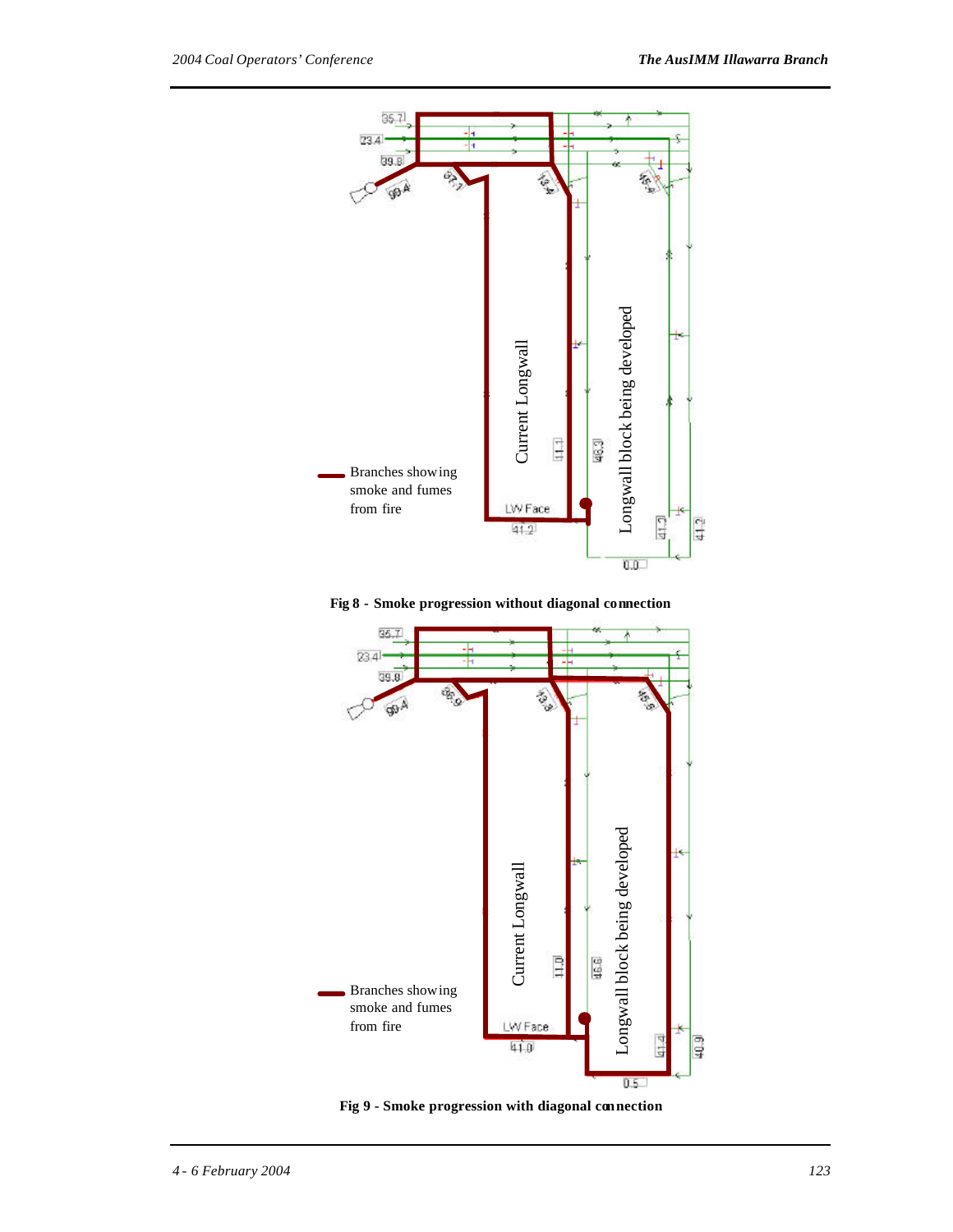There are two possible situations when diagonal branches can adversely affect the ventilation system (Wala, 1999):

- 1. When a diagonal connection already exists and a flow reversal or stagnation occurs due to the resistance changes around it (this is illustrated in the above case where the fire causes a net buoyancy change).
- 2. When a diagonal branch is added that can cause airflow redistributions in the surrounding branches.

It is important to identify the presence of existing or potential diagonal connections within the mine ventilation network as the airflow through the diagonal connections could reverse or stop, due to changes in the adjoining branches within the ventilation network. In some case, contaminated air may attempt to flow into the working areas. However, the existing diagonal branches could be useful during fire fighting or mine rescue operat ions, where, by alteration of the flow direction in a diagonal branch it is possible to deliver fresh air to areas where it is needed, or to redirect the contaminated air away from working areas where adverse efforts would otherwise result, if the contaminated air was present.

# **CONCLUSIONS**

A comprehensive research project into mine fires funded by the Australian Coal Association Research Program with substantial mining company site support has been carried out. The project involved applying the "Ventgraph" mine fire simulation software, preplanning of escape scenarios and ge neral interaction with rescue responses. Mine site testing is essential and allows the approach to be introduced in the most credible way. Outcomes to date from the project have been detailed.

The project is intended to assist the Australian mining industry to attain an improved position in their understanding of mine fires and the use of modern advances to preplan for mine fires and possible emergency incidents. Examples of work undertaken so far at individual Australian coal mines has been discussed. The effort is built around the introduction of fire simulation computer software to the Australian mining industry and the consequent modelling of fire scenarios in selected different mine layouts.

Application of the simulation software package to changing mine layouts requires experience to achieve realistic out comes. Most Australian large size mines currently use a vent ilation network simulation program. Under the project a small subrout ine has been written to transfer the input data from the existing mine ventilation network simulation program to "Ventgraph". This has been tested successfully. To understand fire simulation behaviour on the mine ventilation system, it is necessary to understand the possible effects of mine fires on various mine ventilation systems. Case studies demonstrating the possible effects of fires on some typical Australian coal mine ventilation circuits with diagonal connections have been discussed. It is important to identify and understand these potential effects on the mine ventilation network as the airflow through the diagonal connections could reverse or stop due to the changes in the adjoining branches within the ventilation network. Mining companies need to identify the existing and potential diagonal connections in their ventilation system and analyse how these connections will affect their ventilation system especially in the case of fires. Training is necessary to equip mine ventilation personnel how to identify and minimize diagonal connections in their ventilation system.

# **ACKNOWLEDGEMENT**

The support of the University of Queensland, Australian Coal Association and a number of op erations within the Australian mining industry in funding this study are acknowledged.